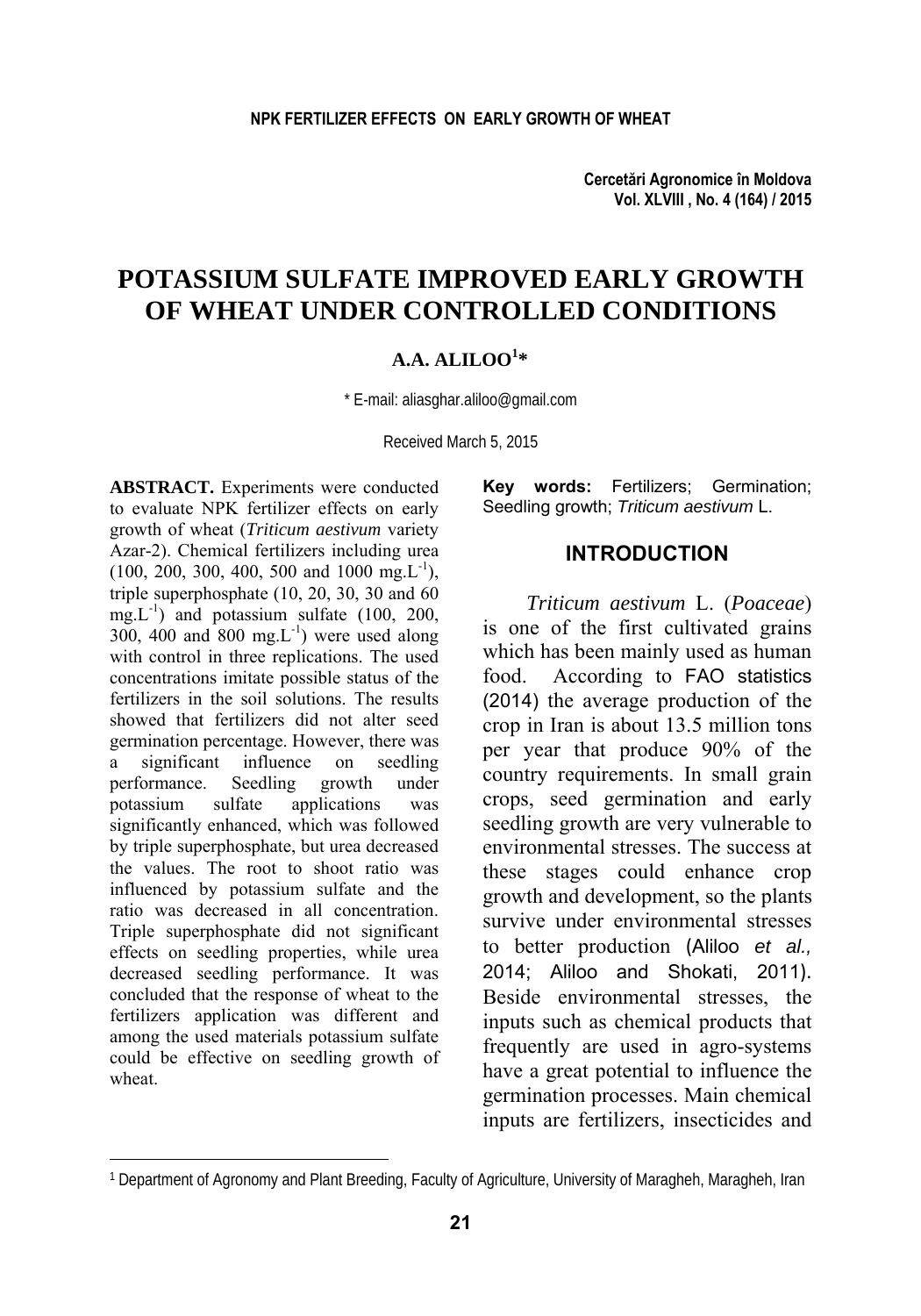herbicides that could play as a stress source for seed germination. Nowadays, yield has been mostly increased by fertilizers (FAO, 2005). Fertilizers are superior tools to enhance productivity however, they have disadvantages such as eutrophication (Withers, 2014), increase soil acidity and impact on soil biology (Belay *et al.,* 2002). When fertilizers are used at sowing time or immediately before or after planting the chance will increase to impact on seed germination. Various tests have been reported conflicting effects of fertilizer on seed germination. For example, Bremner (1995) reported that application of urea in soil had an adverse effect on germination of wheat, rye and corn. They also stated that this effect is imposed indirectly by ammonia as a result of urease activity. While, Durrant and Mash (1989) found that potassium nitrate increased hypocotyl growth of sugarbeet seedling. Dürr and Mary (1998) also determined that absorption of mineral were different among species. According their findings, absorption of mineral (N) by sugarbeet started earlier than the wheat seedling which affect hypocotyl elongation. Another important issues at germination time and seedling growth is water potential of the seed bed (Windauer *et al.,* 2012). The decrease of water potential because of dissolved mineral could affect root protrusion and seedling growth. Bouaziz and Hicks (1990), however, reported that relationship between water potential and seed germination of wheat seed was not significant. There are contradictory reports about fertilizers effects on early growth of crop plants. Therefore, the aim of this study was to determine effects of NPK fertilizer on germination and seedling growth of wheat.

## **MATERIALS AND METHODS**

This study was conducted at Agronomy Laboratory of University of Maragheh, Iran, in a completely randomized design (CRD), with four replications during year 2014. The used wheat was *Triticum aestivum* variety Azar-2. In order to disinfection, the seeds were surface sterilized with 1% sodium hypochlorite for 10 min, followed by washing with tap water for three minutes. Seeds were immediately surface dried by filter paper. Twenty five seeds were placed on two layers of filter paper then the following fertilizer solutions include: urea (100, 200, 300, 400, 500 and 1000 mg. $L^{-1}$ ), triple superphosphate (10, 20, 30, 30 and 60 mg. $L^{-1}$ ) and potassium sulfate  $(100, 200, 300, 400, 400, 800, mg.L^{-1})$  were poured (10 ml) on the seed bed. The used concentrations imitate possible status of the fertilizers in the soil solutions. To prevent drying of seed beds, the rolled towel papers were put in plastic bags and were kept in the germinator maintained at 20˚C. After 10 days towel papers were removed and characteristics including germination percentage (GP%), normal seedling percentage (NS%), root length (RL), shoot length (SL), seedling length (SEL), root to shoot ratio (R/S), dry weight of root (WR), dry weight of shoot (WS) and seedling dry weight (WSE) were recorded. To calculate seedling vigor index (SV) we used the following formula: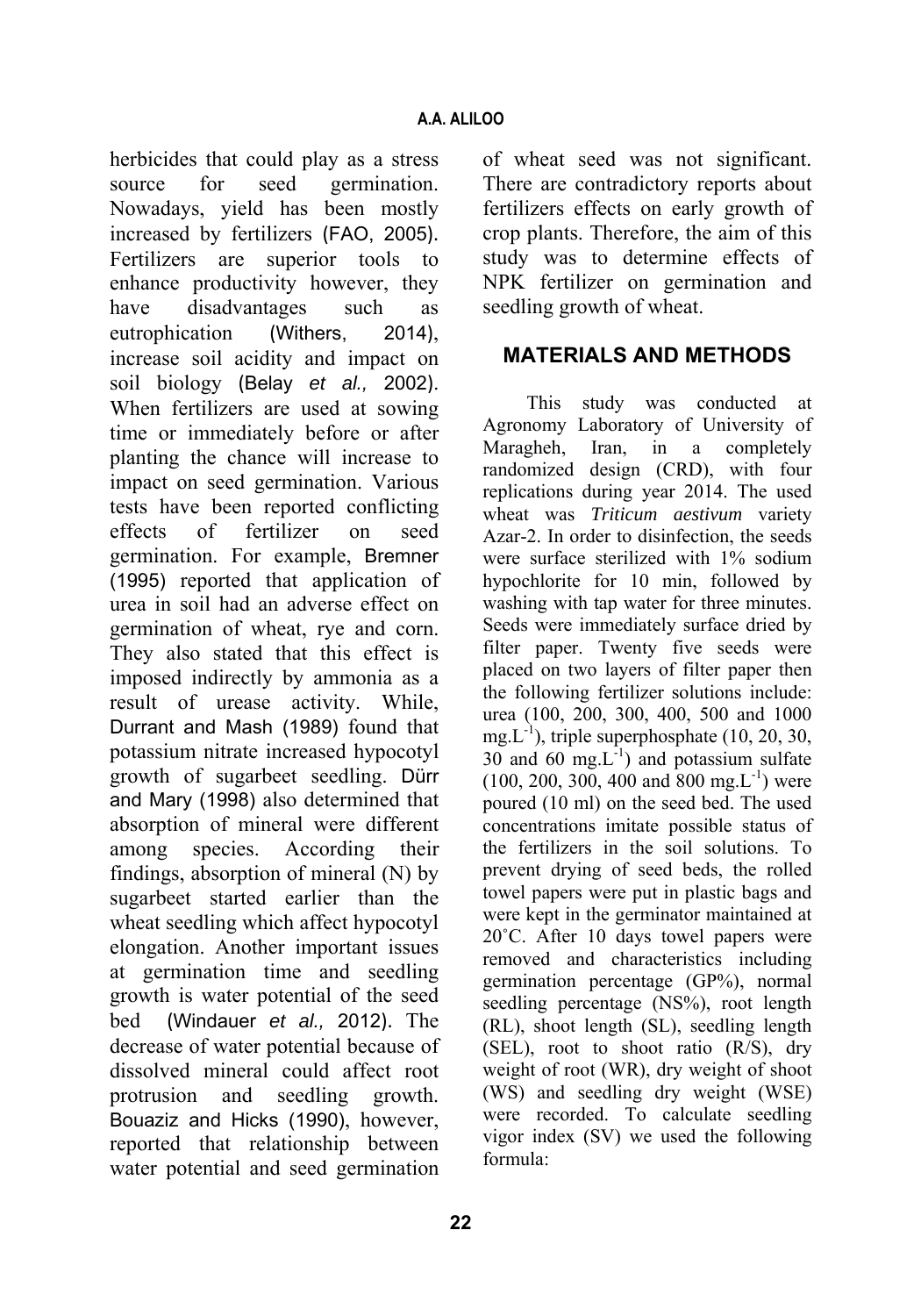$SV = [(G/G0) \times (SEL/SEL0)] \times 100,$ where G – percentage of germinated seeds in the treatment; G0 – percentage of germinated seeds in the control; SEL – average length (cm) of the seedling in the treatment; SEL0 – average length (cm) of the seedling in the control.

For the statistical analysis, the data of germination percentage was transformed to arcsine  $\sqrt{x + 0.5}$ Appropriate analysis of variance for experiment was conducted, using SAS software and orthogonal analysis was performed among treatments. Means of each trait were compared according to Duncan multiple range test at p≤0.05.

## **RESULTS AND DISCUSSION**

Results of *Tabs. 1 and 2* revealed that the effects of chemical fertilizers were significant on traits, except for germination percentage and abnormal seedling percentages. The study revealed that the chemical fertilizers did not alter seed germination of wheat (*Table 1*). These findings are in consistence with Monaco *et al.* (2003), who studied the influence of N form and availability on germination and seedling development of two invasive annual grasses, cheatgrass (*Bromus tectorum*) and medusahead (*Taeniatherum caput-medusae*) and six perennial grasses, bluebunch wheatgrass (*Pseudoroegneria spicata*), crested wheatgrass (*Agropyron cristatum* × *A. desertorum*), Sand Hollow and Seaman's Gulch big squirreltail (*Elymus multisetus*), and Little Camas and Little Wood bottlebrush squirreltail (*E. elymoides* ssp.

*brevifolius* and *E. elymoides* ssp. *elymoides*, respectively). They found that treatments did not alter germination percentage. The results of germination experiment also agreed with those of other studies on soil N effects, demonstrating modifications in soil N do not alter seed germination of many grass and broad leaf weed species (Riba *et al.,* 2002). They also suggested that the presence of N in seed bed environments only alters germination of dormant seeds. In our study, the dormancy was not observed and all of seeds in control treatments were germinated. Some experiments reported that ammonia toxicity as a result of urea volatilization could be effective on germination of rice (Xiaoli *et al.,* 2012). However, in our study the toxicity of the fertilizers at used concentrations on seed germination did not confirm this effect. Although, it is possible that at higher concentrations the inhibition effects inaugurate and seed germination percentage reduces severely. Again, there was also no difference between the fertilizers and control on abnormal seedlings perhaps supporting the safety of used concentrations. Under chemical stresses, usually the number of abnormal seedling in crop plants tend to be increase (Barro, 2003) and it`s rate depends on chemical concentrations and exposure duration. Hadžić (2005) reported inhibition in seedling growth of *Setaria glauca* when chemical fertilizers reached up to 1%.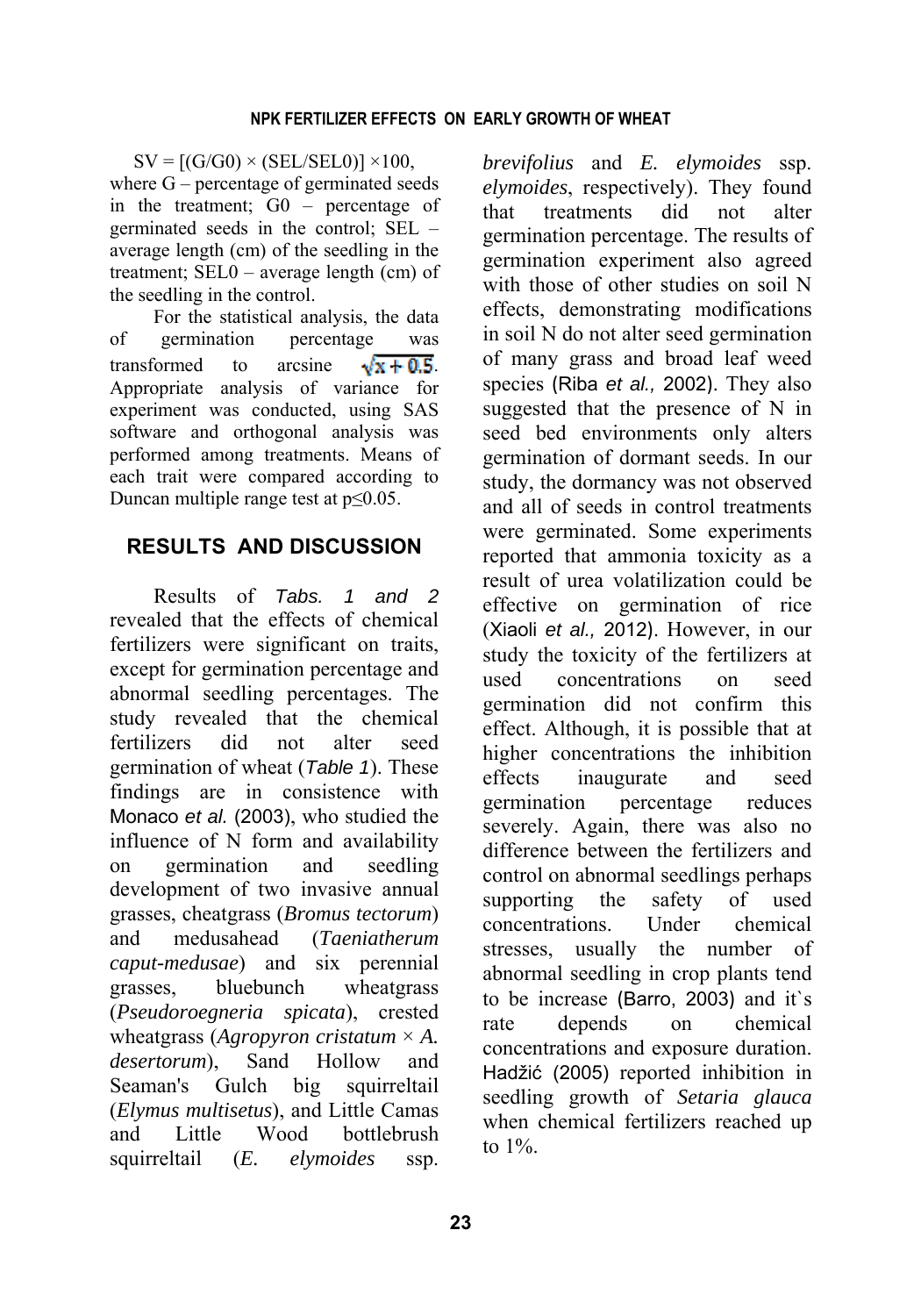## **A.A. ALILOO**

| <b>Treatment</b>                              | GP%  | NS%  | SL (mm)      | $RL$ (mm)   | SEL (mm)     | $R/S$ (mm) |  |  |  |
|-----------------------------------------------|------|------|--------------|-------------|--------------|------------|--|--|--|
| Control                                       | 98.0 | 96   | 13.49 gh     | 16.70 abcd  | 30.19 def    | 1.28a      |  |  |  |
| Potassium sulfate (K mg.L <sup>-1</sup> )     |      |      |              |             |              |            |  |  |  |
| 100                                           | 100  | 97.5 | 24.74 a      | 19.62 a     | 44.37 a      | 0.81de     |  |  |  |
| 200                                           | 100  | 100  | 21.25 abc    | 18.06 abcd  | 39.31abc     | 0.86de     |  |  |  |
| 300                                           | 100  | 95   | 24.12 ab     | 18.32 abcd  | 42.45a       | 0.76e      |  |  |  |
| 400                                           | 100  | 100  | 19.53 cde    | 18.50 abcd  | 38.03abc     | 0.94cde    |  |  |  |
| 800                                           | 100  | 95   | 20.60 bcd    | 17.71 abcd  | 38.31abc     | 0.86de     |  |  |  |
| Triple superphosphate (P mg.L <sup>-1</sup> ) |      |      |              |             |              |            |  |  |  |
| 10                                            | 95.0 | 97.5 | 14.89 fg     | 16.35 abcde | 31.25 def    | 1.11abcd   |  |  |  |
| 20                                            | 100  | 95   | 17.85 cdefg  | 17.40 abcd  | 35.25 bcd    | 0.97abcd   |  |  |  |
| 30                                            | 95   | 97.5 | 15.63 efg    | 15.10 cdef  | 30.73 def    | 0.96abcde  |  |  |  |
| 60                                            | 95   | 97.5 | 14.91 hi     | 15.29 bcdef | 30.21 def    | 1.02abcde  |  |  |  |
| Urea (N mg. $L^{-1}$ )                        |      |      |              |             |              |            |  |  |  |
| 100                                           | 93.3 | 100  | 10.63 ghi    | 9.516 h     | 20.15h       | 0.97abcde  |  |  |  |
| 200                                           | 96.6 | 89.6 | 12.98 i      | 14.32defg   | 27.30 h      | 1.10abcd   |  |  |  |
| 300                                           | 96.3 | 89.1 | 9.21h i      | 11.28 gh    | 20.50gh      | 1.23abc    |  |  |  |
| 400                                           | 96.6 | 100  | 10.56 hi     | 13.20 efgh  | 23.76efg     | 1.28a      |  |  |  |
| 500                                           | 100  | 100  | 12.76 ghi    | 15.68 abcde | 28.45h       | 1.23abc    |  |  |  |
| 1000                                          | 100  | 97.5 | 9.08 i       | 11.55 fgh   | 20.64fg      | 1.27ab     |  |  |  |
| Significance level (ANOVA)                    |      |      |              |             |              |            |  |  |  |
| Treatment                                     | ns   | ns   | $\star\star$ | $**$        | $\star\star$ | $**$       |  |  |  |

#### **Table 1 - Effects of NPK fertilizers on wheat germination and seedling growth**

Means with different letter have a statistically difference at p≤0.05; \*, \*\* significant at 0.05 and 0.01, respectively; germination percentage (GP%), normal seedling percentage (NS%), shoot length (SL), root length (RL), seedling length (SEL) and root to shoot ratio (R/S).

Regarding to our findings, the fertilizers altered shoot growth of the plant (*Table 1*). Except urea, triple superphosphate and potassium sulfate improved shoot growth and high values was obtained by potassium sulfate concentrations. Orthogonal analysis revealed that effects of potassium sulfate on shoot growth were positively significant in comparison with control while urea decreased this trait remarkably. There was a contradictory result for fertilizer effects on root growth. Analysis of variance showed a significantly

difference among treatments for this trait (*Table 1*), but except for urea concentrations that decreased root growth compared to control, the other treatments slightly increased the value and the best result was recorded by potassium sulfate. Nevertheless, the orthogonal analysis for root growth showed noticeably decreasing by urea in comparison with control (*Tabs. 3, 4 and 5*). Regarding to seedling length results potassium sulfate enhanced the value compared to control treatment, however, urea declined seedling growth (*Table 1*).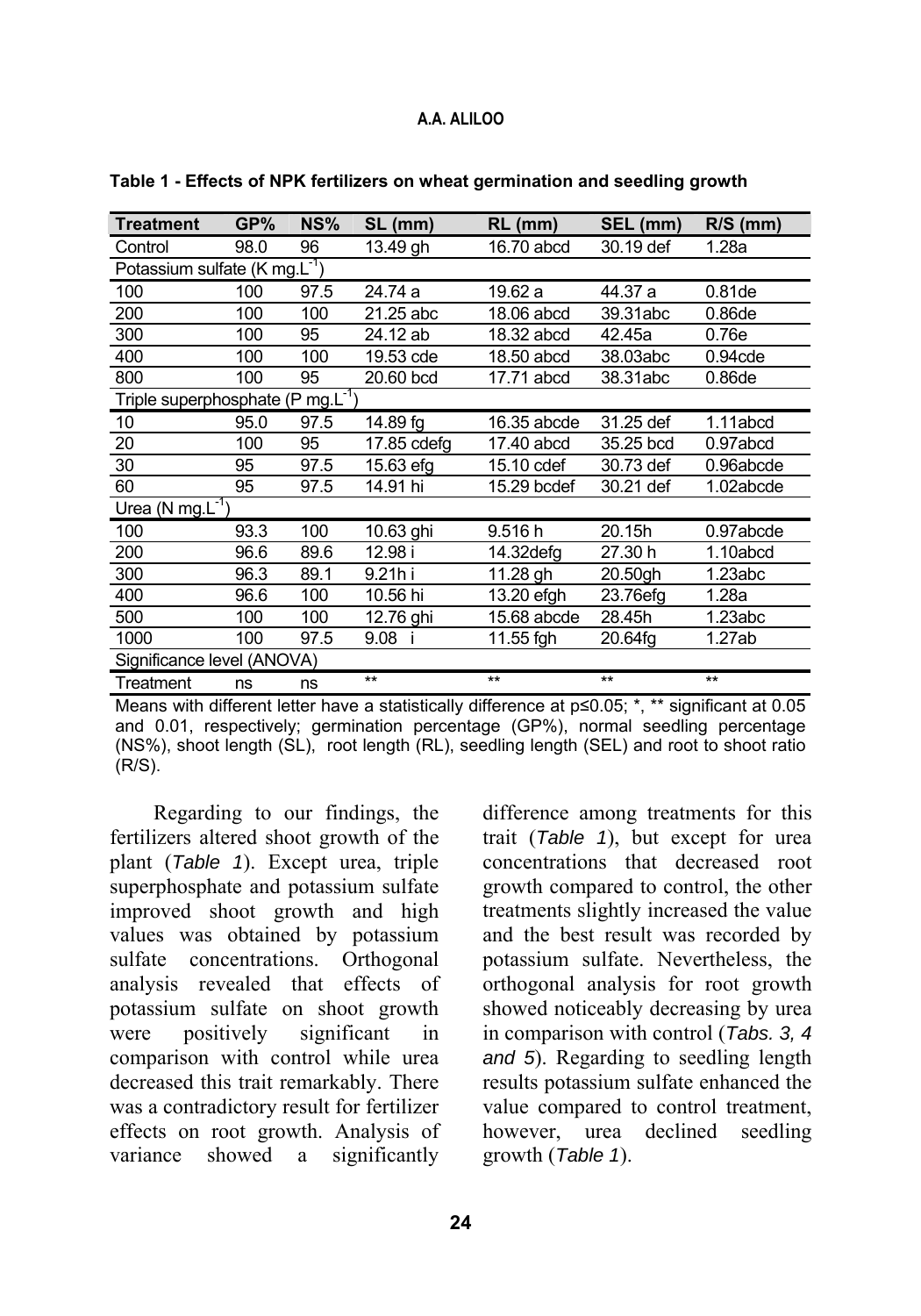#### **NPK FERTILIZER EFFECTS ON EARLY GROWTH OF WHEAT**

| Treatment                                     | WS (mg) | WR (mg)  | WSE(mg)   | SV                 |
|-----------------------------------------------|---------|----------|-----------|--------------------|
| Control                                       | 85 cdef | 61 abcd  | $146$ bcd | $0.96$ def         |
| Potassium sulfate (K mg. $L^{-1}$ )           |         |          |           |                    |
| 100                                           | 100 bcd | 65 abcd  | 165 abcd  | 1.45a              |
| 200                                           | 110 bc  | 50 cde   | 160 abcd  | 1.28ab             |
| 300                                           | 155 a   | 63 abc   | 219 a     | 1.38a              |
| 400                                           | 102 bcd | 52 cde   | 154 abcd  | $1.24$ abc         |
| 800                                           | 129 ab  | 62 abcde | 191 ab    | $1.25$ abc         |
| Triple superphosphate (P mg.L <sup>-1</sup> ) |         |          |           |                    |
| 10                                            | 57 fg   | 50 cde   | 108 cd    | 0.97 def           |
| 20                                            | 78 defa | 61 abcde | 140 bcd   | $1.15$ bcd         |
| 30                                            | 75 defa | 43 e     | 118 cd    | $0.95$ def         |
| 60                                            | 73 defg | 51 cde   | $124$ bcd | 0.94 def           |
| Urea (N mg. $L^{-1}$ )                        |         |          |           |                    |
| 100                                           | 76 defa | 54 bcde  | 130 bcd   | 0.61h              |
| 200                                           | 67 defa | 73 ab    | 149 abcd  | $0.86$ efg         |
| 300                                           | 76 defg | 48 de    | $124$ abc | 0.64h              |
| 400                                           | 51<br>g | 60 abcde | 111 d     | 0.75h              |
| 500                                           | 72 defg | 75 a     | 148 abcd  | 0.93fgh            |
| 1000                                          | 91 cde  | 42 e     | 133 cd    | 0.67 <sub>ng</sub> |
| Significance level (ANOVA)                    |         |          |           |                    |
| Treatment                                     | **      | $***$    | $**$      | $***$              |

**Table 2 - Effects of NPK fertilizers on wheat seedling growth and growth index**

Means with different letter have a statistically difference at p≤0.05; \*, \*\* significant at 0.05 and 0.01, respectively; dry weight of shoot (WS), dry weight of root (WR) and seedling dry weight (WSE) were recorded. To calculate seedling vigor index (SV).

| Table 3 - Means comparison of wheat seedling growth affected by potassium sulfate |  |  |
|-----------------------------------------------------------------------------------|--|--|
| (orthogonal analysis)                                                             |  |  |

| <b>Treatment</b>     | <b>SL</b><br>(cm) | RL<br>(cm) | <b>SEL</b><br>(cm) | R/S               | WS<br>(mg) | <b>WR</b><br>(mg) | <b>WSE</b><br>(mg) | <b>SV</b> |
|----------------------|-------------------|------------|--------------------|-------------------|------------|-------------------|--------------------|-----------|
| Control              | 13.49 b           | ns         | 30.19 <sub>b</sub> | 1.28 a            | 85         | ns                | 146<br>-b          | 0.96 b    |
| Potassium<br>sulfate | 22.05a            | ns         | 40.40 a            | 0.84 <sub>b</sub> | 119 a      | ns                | 177 a              | 1.32a     |

Means with different letter have a statistically difference at p≤0.05.

## **Table 4 - Means comparison of wheat seedling growth affected by triple superphosphate (orthogonal analysis)**

| <b>Means</b>          | (cm) | RL<br>$\mathsf{(cm)}$ | <b>SEL</b><br>(cm) | R/S    | WS<br>(ma) | WR<br>(ma) | <b>WSE</b><br>(mg) |    |
|-----------------------|------|-----------------------|--------------------|--------|------------|------------|--------------------|----|
| Control               | ns   | ns                    | ns                 | 1.28 a | ns         | ns         | ns                 | ns |
| Triple superphosphate | ns   | ns                    | ns                 | 1.01 b | ns         | ns         | ns                 | ns |
|                       |      |                       |                    |        |            |            |                    |    |

Means with different letter have a statistically difference at p≤0.05.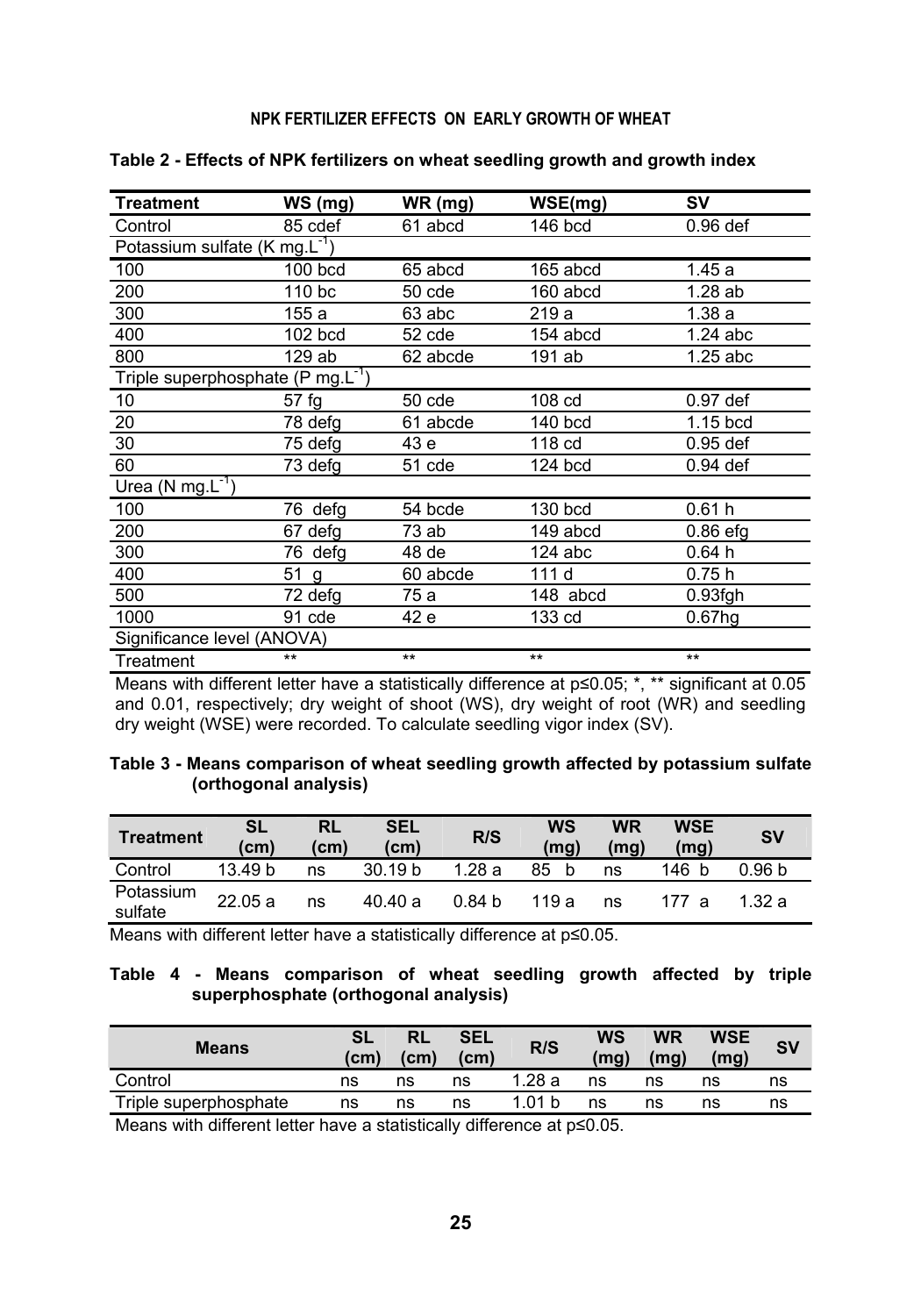| <b>Means</b> | <b>SL</b><br>(cm) | RL<br>(cm) | <b>SEL</b><br>(cm) | R/S | WS<br>mq) | <b>WR</b><br>(mg) | WSE<br>(mg) | S٧                |
|--------------|-------------------|------------|--------------------|-----|-----------|-------------------|-------------|-------------------|
| Control      | 13.49a            | 16.70 a    | 30.19 a            | ns  | ns        | ns                | ns          | 0.96a             |
| Urea         | 10.87 b           | 12.59 b    | 23.46 b            | ns  | ns        | ns                | ns          | 0.74 <sub>b</sub> |

**Table 5 - Means comparison of wheat seedling growth affected by urea (orthogonal analysis)** 

Means with different letter have a statistically difference at p≤0.05.

Orthogonal analysis obviously confirmed the findings (*Tabs. 3, 4 and 5*). Root to shoot ratio was decreased by potassium sulfate treatments which had significantly differences with control treatment (*Tabs. 1 and 3*). There were similar results for root dry weights and seedling dry weights for potassium sulfate. All concentrations of potassium sulfate improved seedling dry weights. This increment was due to higher growth for seedling length which was recorded by potassium sulfate (*Tabs. 1, 2, 3, 4 and 5*) but urea and triple superphosphate decreased this value (*Table 2*). The toxicity of urea on young seedling of rice has been reported by Xiaoli *et al.* (2012), who found that urea reduced seed germination and root growth of seedling. Hydrolyzing of urea to ammonia by urease enzymes, could accumulate excess ammonia in seed bed (we used plastic bags to avoid drying) therefore induces ammonia toxicity. Our findings on triple superphosphate not agreed with other published results. Anatomical and biochemical analyses of *Arabidopsis thaliana* have shown that low-Pgrown mature roots absence a typical apex. By contrast, the roots of high-Pgrown plants have high auxin contents

in meristematic cells with high mitotic activity (Liu *et al.,* 2006; Lopez-Bucio *et al.,* 2003). Regulation in root growth by P in our study was only seen at  $20$  mg.  $L^{-1}$  concentration of triple superphosphate. Regarding the change in shoot properties, the results revealed that allocation of reserves to shoot parts under K rich environments was promoted. Potassium sulfate fertilizer improved seedling vigor index, but urea decreased the value compared to the control. Lowest seedling vigor index was seen at higher concentration of urea.

## **CONCLUSION**

In conclusion, we found different responses from wheat germination and seedling growth under fertilizer applications. Germination percentage was not affected by fertilizers, however, seedling growth were significantly increased by potassium sulfate fertilizer. Consequently, high seedling vigor index obtained by potassium sulfate treatments, followed by triple superphosphate at 20 mg. $L^{-1}$ concentration. The experiment also proved the toxicity of urea on seedling growth, especially at high concentrations.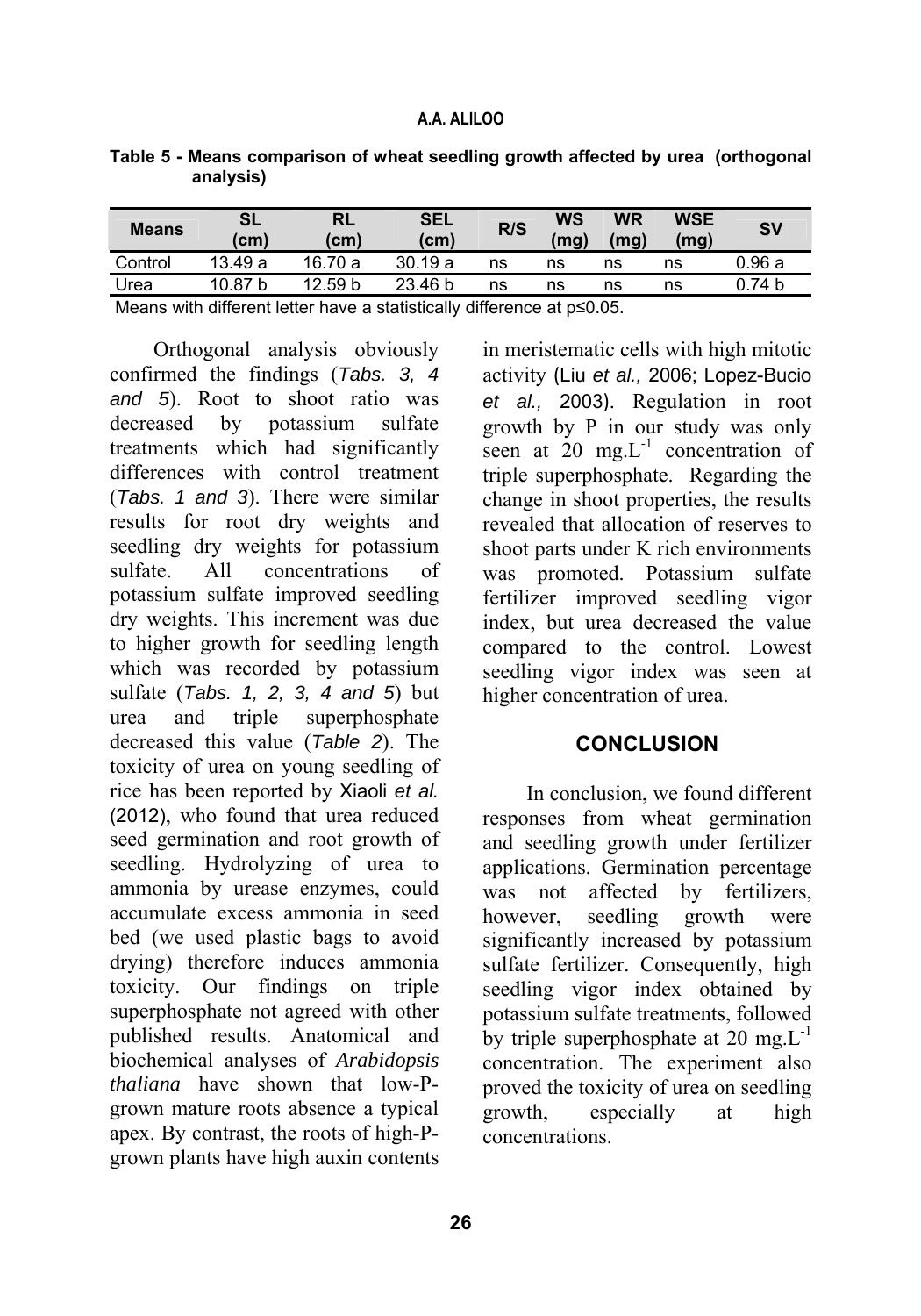#### **NPK FERTILIZER EFFECTS ON EARLY GROWTH OF WHEAT**

### **REFERENCES**

- **Aliloo A.A., Shokat B., 2011 -**Correlation between seed tests and seed performance of two maize hybrid (SC704 and SC500). Online Journal of Animal and Feed Research, 1, 249-254.
- **Aliloo A.A., Ezzati F., Mustafavi S.H., 2014 -** Influence of seed moisture content and salicylic acid treatments on low and freezing temperature tolerance of fennel seeds. Agriculture and Forestry, 60,175- 185.
- **Barro J.D., 2003** Understanding and managing the causes of abnormal seedlings in lucerne. Rural Industries Research and Development Corporation (RIRDC) Project No. DEB-4A.
- **Belay A., Claassens A., Wehner F.C., 2002 -** Effect of direct nitrogen and potassium and residual phosphorous fertilizers on soil chemical properties, microbial components and maize yield under long term crop rotation. Biol. Fert. Soils, 35, 420-427.
- **Bouaziz A., Hicks D.R., 1990**  Consumption of wheat seed reserves during germination and early growth as affected by soil water potential. Plant and Soil,128, 161-165.
- **Bremner J.M.**,**1995** Recent research on problems in the use of urea as a nitrogen fertilizer. Fert. Res., 42, 321-329.
- **Dürr C., Mary B., 1998.** Effects of nutrient supply on pre-emergence growth and nutrient absorption in wheat (*Triticum aestivum* L*.*) and sugarbeet (*Beta vulgaris* L.). Ann. Bot., 81, 665-672.
- **Durrant M.J., Mash S.J., 1989** Stimulation of sugarbeet hypocotyl extension with potassium nitrate. Ann. Appl. Biol. ,115,367-374.
- **Food and Agriculture Organization of the United Nations (FAO), 2005 -**  Fertilizer use by crop in the Islamic Republic of Iran. Land and Plant Nutrition Management Service Land and Water Development Division, Rome, pp: 78.
- **Food and Agriculture Organization of the United Nations (FAO). 2014 -** FAO Statistics. faostat.fao.org/default.aspx
- **Hadžić A., 2005 -** The effect of various concentrations of mineral fertilizers on germination and growth of weeds yellow foxtail *Setaria glauca* (L.) Beauv. Herbologija, 6, 45-51.
	- **Liu G.D.., Dunlop J., Phung T., 2006 -** Induction of root hair growth in a phosphorus-buffered culture solution. Agricultural Sciences in China, 5, 370-376
- **Lopez-Bucio J., Cruz-Ramirez, Herrera-Estrella L., 2003 -** The role of nutrient availability in regulating root architecture. Curr. Opin. Plant Biol., 6, 280-287.
- **Riba M., Rodrigo A., Colas B., Retana J., 2002 -** Fire and species range in Mediterranean landscapes: an experimental comparison of seed and seedling performance among *Centaurea taxa*. J. Biogeogr., 29,135-146.
- **Monaco T.A., MacKown C.T., Johnson D.A., Jones T.A., Norton J.M., Norton J.B., Redinbaugh M.G., 2003 -** Nitrogen effects on seed germination and seedling growth. J. Range Manage., 56, 646-653.
- **Windauer L.B., Martinez J., Rapoport D., Wassner D., Benech-Arnold R., 2012 -** Germination responses to temperature and water potential in *Jatropha curcas* seeds: a hydrotime model explains the difference between dormancy expression and dormancy induction at different incubation temperatures. Ann. Bot., 109, 265-273